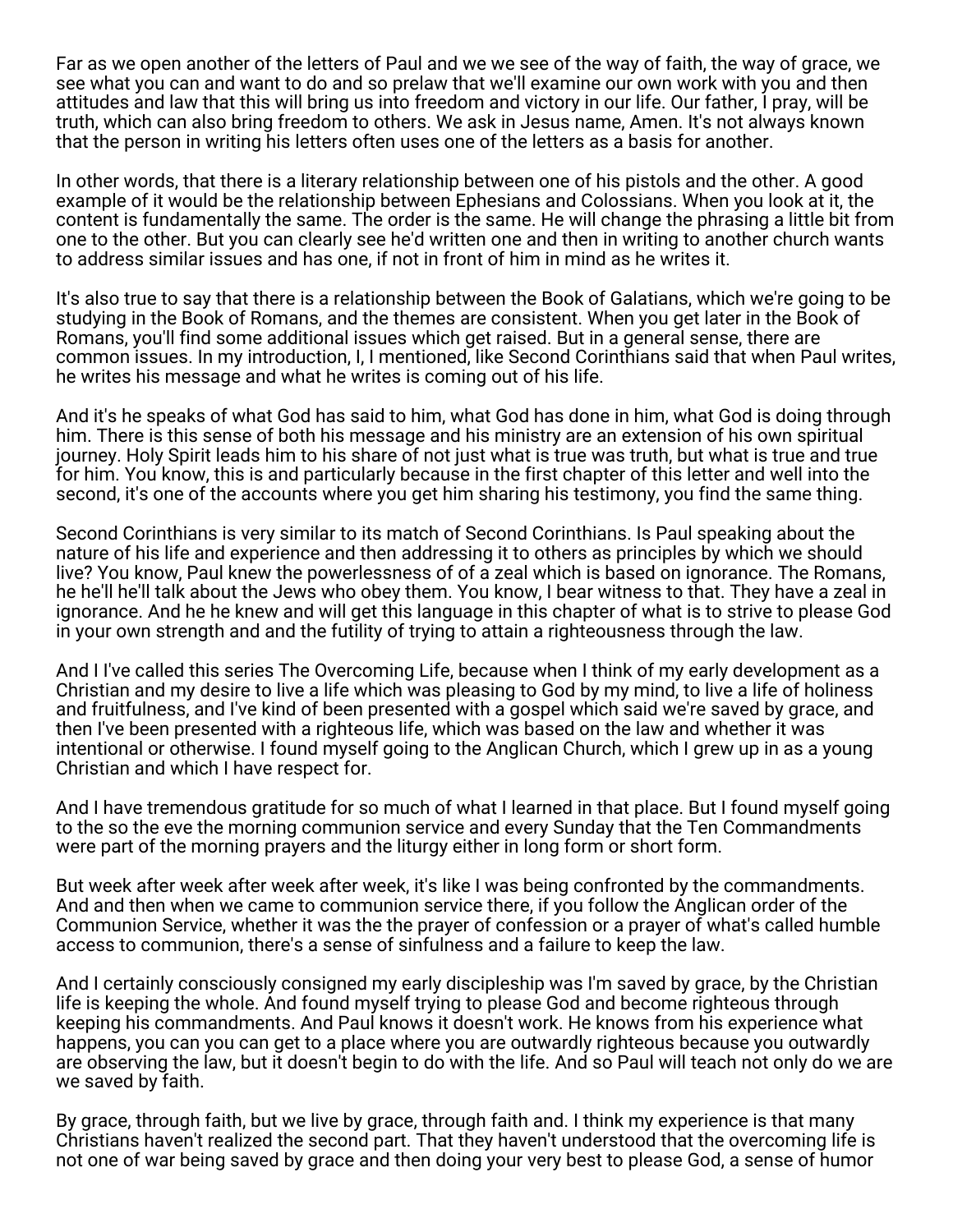that they haven't understood that to overcome, they have to continue to live by faith, walk by faith.

However, in the case of Galatia, which in a generalized, simple sense, if we can visualize Turkey, you're in good shape, then no sooner had Paul come preach the gospel and moved on, that others came and began to teach another gospel. In fact, the very things. That. Courtauld are the things Paul himself and tried and rejected. In and and it's helpful for us, just a bit of reminder, because some of you this will be reasonably fresh in previous studies, I've reminded you that that there was amongst the Jews, two kinds of Jews.

They were the Palestinian Jews. There wouldn't have been called Palestinian because that's a post Christian terminology. There were there were there were Jews based in Israel and there were Jews of the diaspora, those who are scattered abroad. And there are certain things associated with those who lived in Israel, which are quite distinctive in the nature of their Judaism. There was a loyalty to the land which Jews who lived outside didn't have and are quite happy to live wherever they are living.

There was a loyalty to the temple. Which those outside may once a life go to, but others felt there and there was a view of the law, a very strict, rigid interpretation of the law. And amongst those who were part of the early church were what are called Judaize or those committed to saying, well, we can accept Jesus as messiah, but we must still rigidly adhere to the law. And so they come and we're going to see in this letter the whole presented to us a message to get us to really embrace life, faith.

Um. It would appear from from the very beginning, there had been this kind of confusion or contention between faith versus law or law versus grace, and I'm absolutely convinced that if we can kind of really understand the nature of grace and faith is the way we live. Well, I to again, up on this idea of of law, I want to do better. I want to please you. We want I want to attain a righteousness through my own strength.

So that's that's kind of just an introduction to it.

There are when you read more formal introductions to Galatians, it's the you get in some interesting discussions about the everyone believes it's Paul.

It's one of the books which people want to date. None of the books were dated, manuscripts weren't dated. Obviously, you're not going to get 80, 60 for that concept is hundreds of years later. So the books aren't dated as we we would understand it. But there is a question as well. When was this book written? And the pivotal discussion is, is it written before or after the Council of Jerusalem? And asks 15. Because there are issues in that council, which we may come to discuss, but I think it's we don't need to sort of get into the discussions and of the dates, but it is there is this interesting discussion as the assumption is that this is probably written about 80 forty nine council Jerusalems, 80, 50.

And you kind of get this discussion taking place, this letter taking place, and later the the council resolving it all. But what we will encounter, we will encounter in this first chapter. And the first is the nature of the relationship which existed between Paul and Jerusalem.

You'll you'll find find that going on now. I decided to call this first lady doing it God's way.

And I call this as thinking about this material is because we, each one of us have a choice, are we going to live the Christian life our way or God's way?

They really they really is a choice. We can we can embrace the Christian life. And then say, right, well, I want to please God and then make assumptions. About how we do that. And the trouble is, we find if we do it, try and do it our way, we find it's actually we make it harder for ourselves rather than easier for ourselves. And we we have a capacity and are going to divert from Galatians a little bit later tonight, because I want to want you to realize that when a man conceives of the way to please God, it's not God's way.

It's the way we would think of God would want us to do it.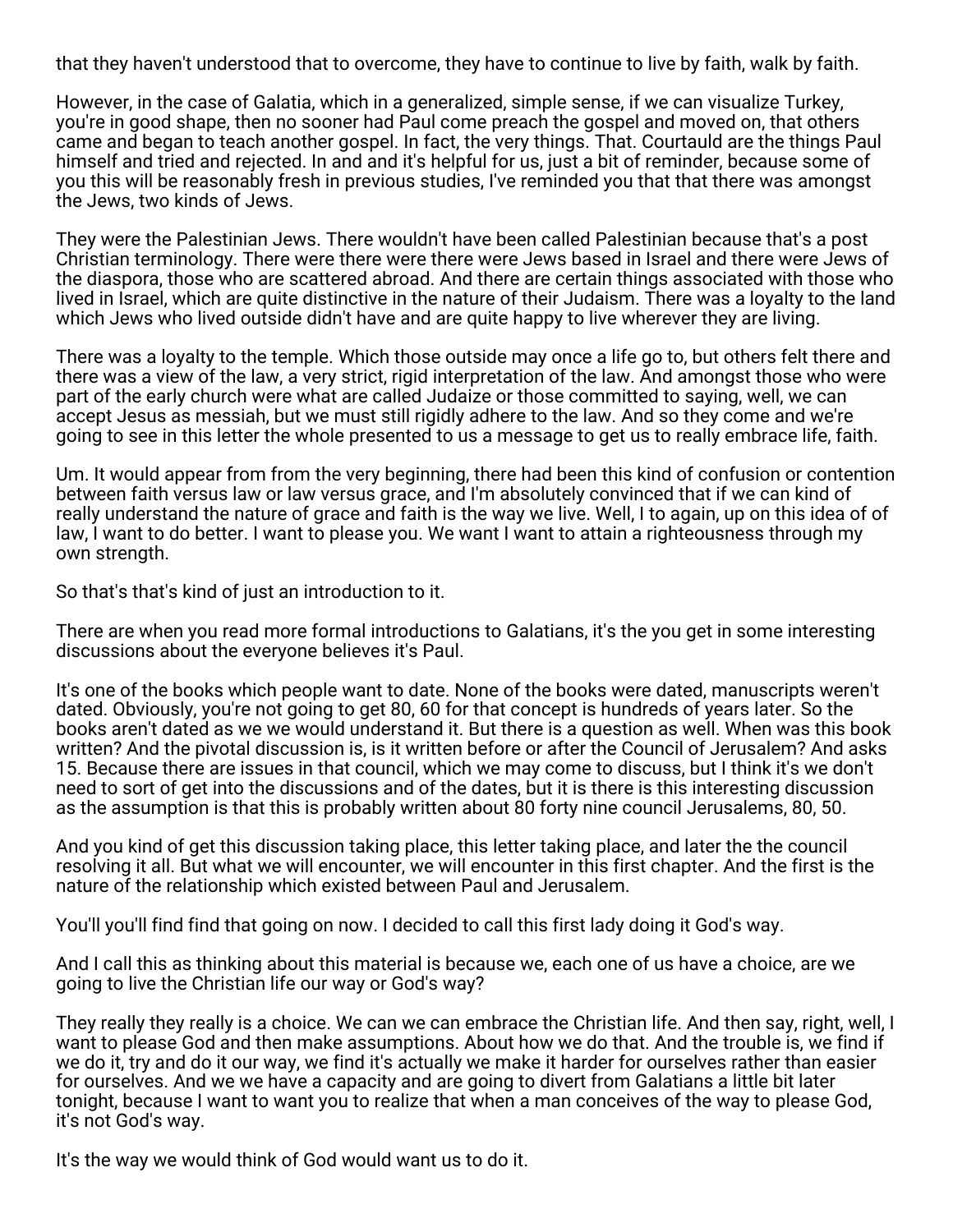And what would have the appearance of wisdom and what would have the appearance of piety or the appearance of religiousness. So parents of of that we have man has this capacity to invent religion. And so we need to start with the sense of doing God's way. So we start with the Galatians one.

And the first point I want to make is that God will always take the initiative. So we read Paul, an apostle said not from man by man, but through Jesus Christ and God, the father who raised him from the dead and all the brothers with me, with me to the churches of Galatia, grace and peace to you from God, our Father and the Lord Jesus Christ.

Now, when Paul begins this, which is a defense of his message. And to defend his message, he has to defend his ministry because we can validate his ministry, it validates his message.

He wants us to begin to realize that his apostles shit does not come from men or nor is it through men, but it's through Jesus Christ.

It's where it comes from. Where does it come from? It's not from men.

And what man would it be from? And the other words from himself. He's saying that his ministry this is not for me, it's not my idea and it's not my message, but nor is it through men. And if I see this expression through men, we turn quickly to First Corinthians 15.

It says verse twenty one. It says that since death came through, a man, the resurrection of the dead also comes through a man.

It means through the action and the sense of through an action the man so well spells parcel ship come from. It's not either of it's not his own idea, nor is it the action of somebody else.

Gollin ministry must have its origin in God Parcel's ship ministry. Calling the ministry must have its origin. Neither neither you or me or those who have encouraged us can be the source of what God wants us to do. And it's called himself who would take the initiative? And Hebrews, five and 10 across the Hebrews five. When talking about those appointed to the priesthood first for the officers, no one takes this honor upon himself. He must be called by God, just as Aaron once.

Now, Paul is actually not particularly wanting to start with a lengthy kind of discussion about a possible ship and about his ministry, except as to establish its origin. The origin of his ministry is calling from God, and it will follow the origin of his message is from God, and he will he will later on in this chapter make a statement says, even if I were to preach to you another gospel. Rejected. And so. It's important for us to ask yourself the question, where does my ideas about the Christian life?

Public ministry workers come from. There's a country man, does it come from some awful. Some teacher, some tradition. Some denominational heritage is something I've conceived as well. I think the way should be or doesn't come from God, is it clearly based on what God has said in his word? Because I find that if once we accept that the initiative must come from God, this must be God's best, we can find unity. But. And if we do not go to that source and we don't if we don't go to God, if we don't go back to his word, we will not find unity.

We'll find us defending what's it part of our religious tradition. Regulations one. And that's that's where disputes come. That's where conflict comes when we appeal.

I remember years ago sitting down, someone was challenging, something I was about to do as a Christian in terms of being baptized and kind of sat in front of me and saying, but that's not what the prayer book says. And the book is not the scripture and it's not the source. And when I when I find Christians who are really struggling in areas, I say the only place we can go for authority on this issue is to go to what has God said.

And so the issue pulls first first thing he's wanting to do is establish us, what is the source that we're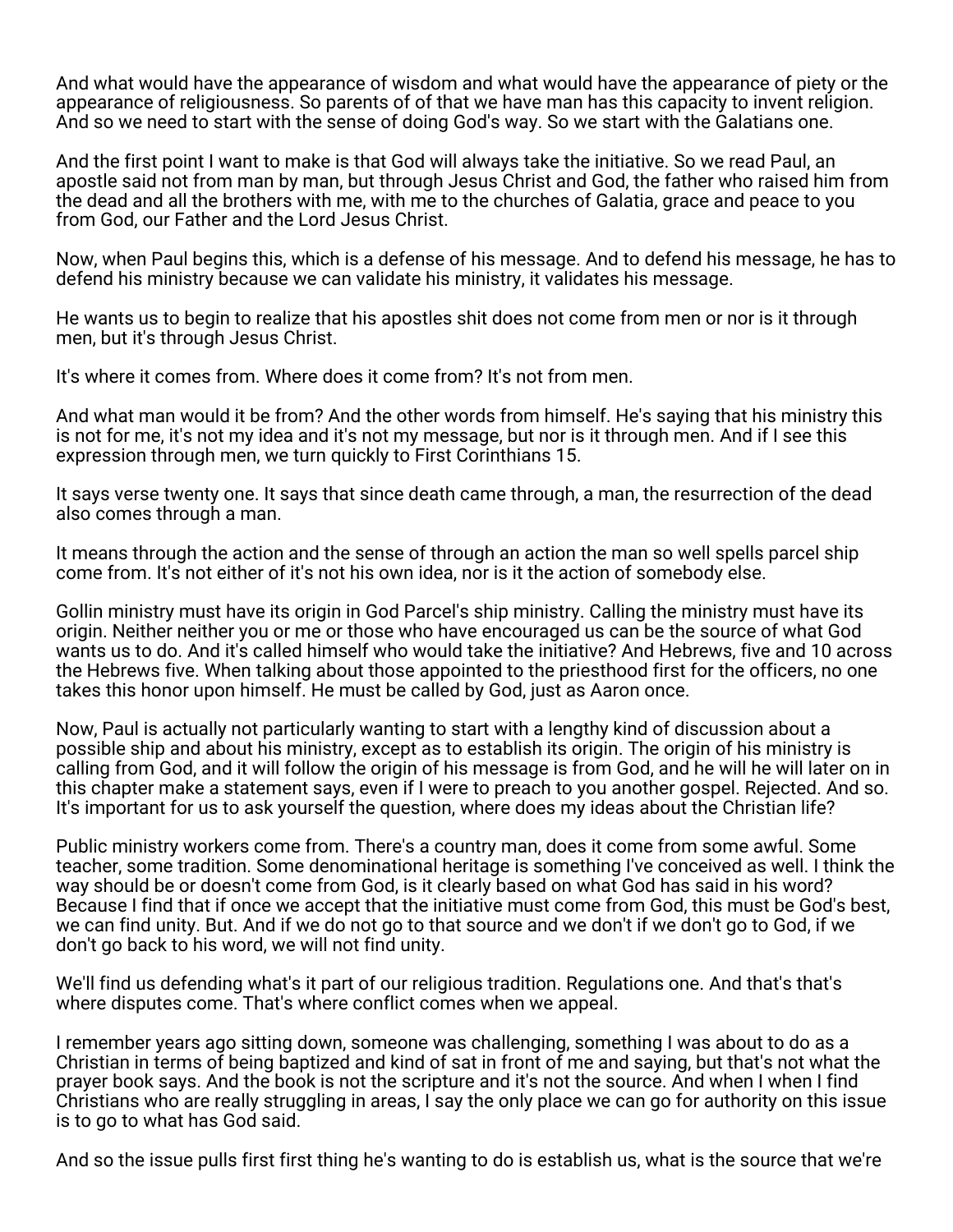going to depend upon? And the answer is, it has to be God, verse two, he says, the brothers with me and I got a few scriptures there. This is kind of an aside, not central to us, but we get so familiar with the term brothers. I think when we're reading Paul's writings that we kind of overlook the term.

It actually is not a term of affection. It seems to be a technical term as it seems to be a term which relates to people in ministry, in the churches. They actually could be probably men or women and that sort of sense. But they're there. It seems to be, for example, and it's nine thirty, it says. And when the Brethren learned of it, they brought him down from Caesar and sent him on his way to Tarsus.

Seems to be the attorney for the leaders of the church there, actually. Twenty three. And so he invited them, gave them lodging. The next day he rose and went away with them. And some of the brethren from Joppa accompanied him, probably some of the leaders of the church, even when the Apostles and the brethren throughout Judea heard. It's not just it's not equivalent to just saying, hi, brother, it seems, seems to have more meaning than that.

Brian, it's one thing I want you to be unaware, brethren, that often I've planned to come to you. I think, again, it's certainly not male the term. So it seems to be a reference to to leaders or leaders of the church or the whole church or whatever. Roman seven one odina no brethren from speaking to those who know the law. And in terms, it seems to be an official kind of terminology, and so I don't I don't particularly get bogged down here, but just one of those things we kind of see so often, we're reading the Bible.

That I frankly, because if it's there, women are sitting there, they'll think that this is not for me, you can actually take the time out and it reads, well, you just remove it. But it does seem to be addressed to people of influence. What is the intention of God? Firstly, he gives them the greeting, which is just a typical Paulene greeting, you know, he's he's saying grace to you and praise from God our father, the Lord Jesus Christ.

Typical of all Paul's letters, it's almost like his characteristic. This is one of my letters because that's the way he greeted them. And then he says, you know, from who? From God, our father and our Lord Jesus Christ, who what who gave himself as a ransom for all the test, me born at a proper time and rescued us from from all afflictions and so on. In order that he might deliver us, he gave himself Resendes in order that he might deliver us out of this present evil age.

Now, if we can take I a whiteboard here, I'd write these three simple phrases together. He gave himself Resendes as one phrase. Number two, in order that he might deliver us as a second phrase. Then out of this this present evil age as a third phrase. You see in this letter, the gospel of Paul is under attack. We want to understand what Paul's gospel was. Here it is.

This is the heart of the message summarized for us. He gave himself for our sins, one Timothy to the six says. He gave himself as a ransom for all. A test me born at a time when Timothy Toussie. So the beginning of the gospel is what Christ did for us. That's the beginning of the gospel. Second phrase in order that he might deliver us. This was the purpose of what Christ did for us. It was not just kind of forgiveness, but deliverance.

Now, it's not just that, the penalty of sin. Might be dealt with, but the power of sin over us might be broken. In the next seven 10, Stephen is talking about Joseph and Suzanne, God rescued him from all his afflictions and grant him a favor and wisdom in the side of Farah King of Egypt and all his handsome prince who rescued him delivered him.

And show the power of the gospel is not just one of the penalty of sin, it's delivering from the power of sin. And then the third phrase is out of this present evil age. And which is to recognize that we don't have to be just delivered from the power of sin in our life, but we have to in one sense, have lights come into us that we recognize the world in which we live for what it is. And Romans, eight thirty eight, Paul says, I'm convinced that neither death or life, nor angels nor principalities nor things present or things to come, nor the powers of these powers.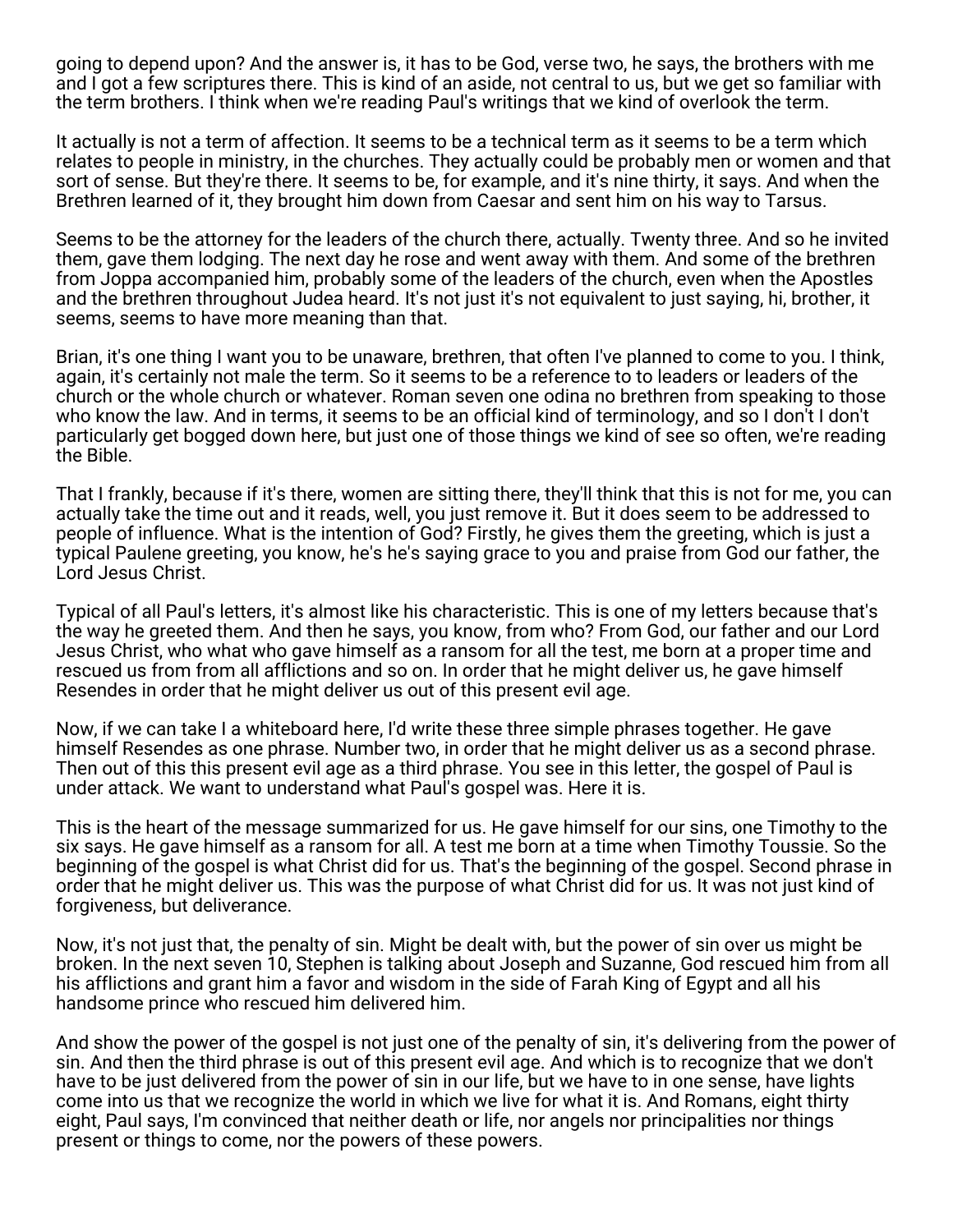He is his understanding that there is this world prevailing world view. Which we need to be rescued from. We'll talk a little bit more about that Ephesians five 16. Also is making the most of the time because the days of evil. This is and then he kind of finishes this off. Inverse forces, according to the will of God, our father, which is the word of God. So what's the word of God that we experience forgiveness of sins, what's the word of God that will be delivered from the path of sin?

Once the will of God that will be set free from this evil age. I remember how I said that Romans and Galatians related epistles, how how do I get free from the present evil age and the white?

He says, will Romans 12, I beseech you, be transformed through the renewing of your mind? So there's this kind of a divine transaction in terms of forgiveness, there's a deliverance. Which Colossians Paul will talk about is deliverance from the dominion of darkness and borders into the kingdom of his son. There's a there's a kind of a spiritual.

The mansion where we move from one dominion to another. Out of the dominion of darkness, into dominion of his son. And then there's a whole conceptual thing that we're beginning to see our world and our our life completely different. And for us to experience these three things is God's intention. That it's it's not just someone presenting us the four spiritual laws on the corner of the street. And saying, do you believe this is true? Yes, will you say this prayer will then be saved and walk off and never see them again, as if and it's not that that is not necessarily invalid.

Is that part of the gospel? That's so partial and complete that the what the freedom that Paul believes, which will get to this, is we work through three to five and six. The freedom is not just freedom from the penalty of sin. The freedom from Flash. It's a freedom from the dominion of the world in which we live, and he is poor in this land. We'll talk about slavery. On slavery, native proslavery descent, and this is the will of God for us, and he says to him, be glory forever and amen, but this is God's intention.

The message which he preached and what we'll find is that is that unless we really understand that, that this is what God wants for us and we approach it by faith.

We can end up being free from the penalty of sin because we respond to the gospel and ask Jesus to save us. We can stay enslaved to sin because we're no longer working by faith. We're trying to do it law. How about I pause for a second in case you want to? Powerful introduction.

It's kind of a. Williams is the worst as personally reflecting in our own lives about this time. Yes, I believe he died from us in. Do I feel like he's delivered me from Egypt and he's really the power of sin in my life has been broken and we know it's one thing to get out of Egypt. It's another thing to get into the promised land. There's this journey. But to really believe we've been delivered so that we're free. And then also out of the prison age, to actually understand the world in which we live represents an environment alien to what we're wanting, God wants us to be because of his will from life.

OK, all right, let's on. And the third the third issue, so we've had the initiative of God, we've had the intention of God. The sad thing is then the rejection of God, this is the stage reading from the IV, he says. I'm astonished that you're so quickly deserting the one who called you by the grace of God, by the grace of Christ, and are turning to a different gospel, which is really not gospel at all.

Evidently, some people are throwing you into confusion. They're trying to pervert. The Gospel of Christ, it's the rejection of God. This is. The rejection of God's way, the gospel has been presented, and then suddenly Paul moves on and these people, they seem to dog him.

I use that terminology because in Colossians, he writes and says, beware of the dogs. It's not like they were snapping at his heels everywhere he went. As soon as he moved, I move in and try and pervert what he said. And I kind of followed him wrong. And and it's like it's like no sooner had had he done went along than, you know, who had called them. The answer is God through the Ministry of Paul. He says he sees you deserting, the one is called you on himself, understands himself to be God's instrument, but as God who is speaking through him to the Thessalonians and first listens to us 13, he'll come in them when they believe what he's preaching to them to be.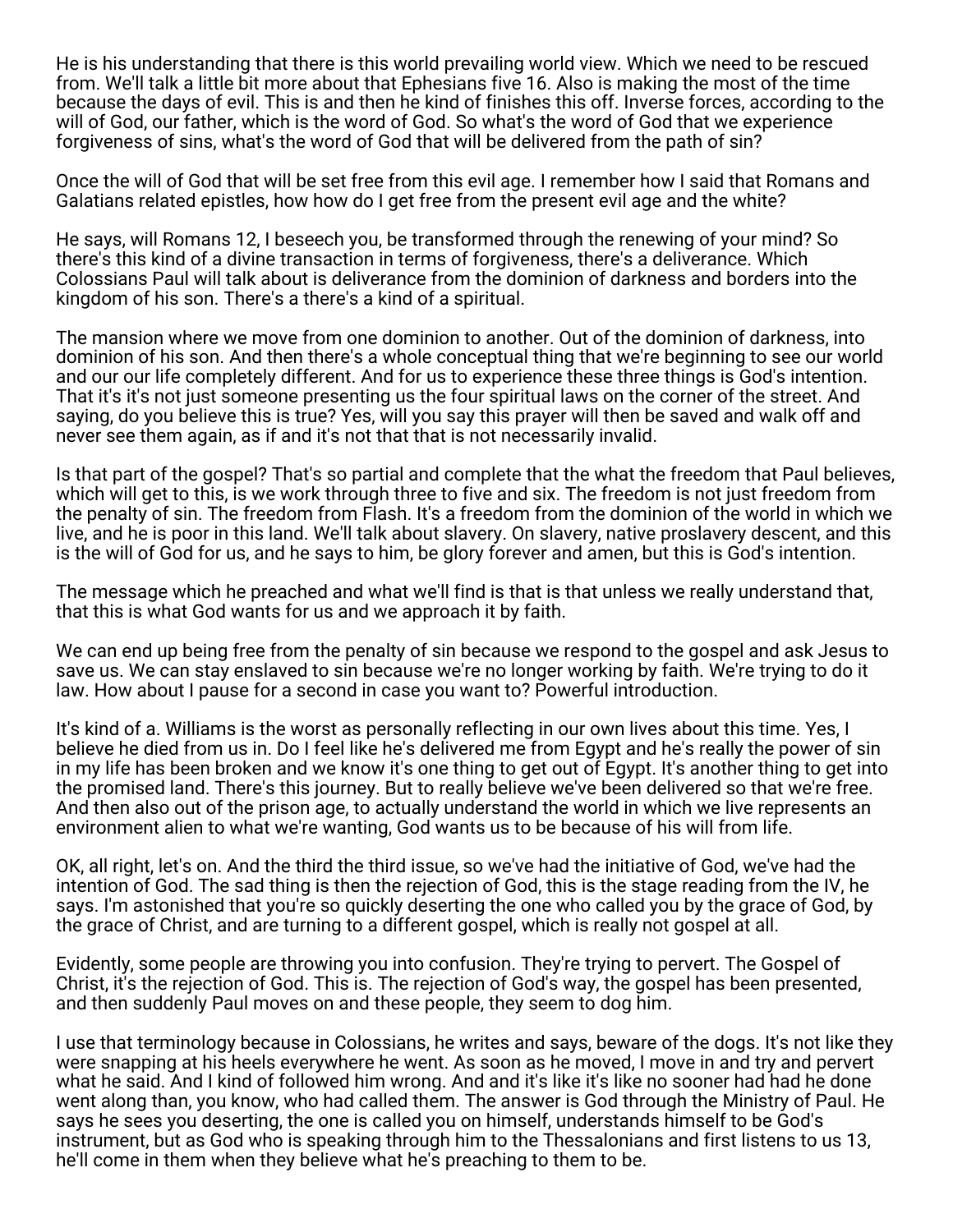Not the word of man, but the word of God. And he says, if you if you believe it to be God, not just man, it has power in your life, and so it comes. He preaches the gospel, they receive the gospel, God begins. Do they work? And then as soon as another group comes along and preaches something different, that they deserve it, not just him, but the message.

For Paul, the power of his ministry was not in himself, but that he was an instrument of God's Christ. In two Corinthians 12, verse nine passes and God has said to me, my grace is sufficient for you, for power is perfected and weakness, I will gladly, therefore, I will boast rather about my weakness that the power of Christ might dwell with the grace of God that they're turning. He comes and presents the grace of God, the free gift of God, the working of God, which they don't deserve.

He presents this to them. And along comes these people who says yes, but you must still be circumcised. You must still observe the law. You must do this. I know they come immediately. Lead them away from grace. The law. From God's power, freely at work in them, which is grace to their own strength. Which they'll seek to try and accomplish, he says, to another gospel and heteros, there are two words for another in Greek heteros, which is another of a different kind and alost, which is another of the same kind.

And he he says to them. They in terms of that, they seek to present another gospel. And it's another of a different kind, but there is now a different kind. There's only one kind of gospel, that's what he's saying to them. He obviously can't lose it all in the English, but his choice of other is very specific. It's as if they're offering you a gospel of a different kind. And once you change it, it's not the gospel.

That's that's the issue. As in polls states today, there are many who come and claim to preach the gospel to us. And yet there's only one gospel was contained in the scriptures, found in the Bible, confirmed by those who teach the scriptures, it's the one true and apostolic faith. It's a gospel which presents Christ as the one who died for our sins to deliver us from this evil age, it's not a gospel whereby Christ died for us, that we might continue to live the same way we live.

It's not a gospel where you just get forgiveness and live, go on living your life. And what's the gospel he died for us to deliver us? And deliver us from the evil age, the gospel of a power which transforms our life. That's the nature of it. It's not a gospel which has come forward in some big meeting and the next stage just continue to live the same way. In fact, that kind of approach to the gospel is denying the power of the gospel.

He he speaks of these people as as those who trouble us. Is there some are troubling you and wishing to pervert the gospel, they bother us, they wish to change the gospel. You know, I have to ask you the question, why should today be any different? Why should we not assume that in our own time, there'll be those who will seek to bother us, disturb us by offering us a different gospel? And someone can ask you what what will they be?

There will be people who are in bondage to human traditions who want us to conform to their traditions rather than to the gospel. If that's.

What happened was we can begin to ask the question, what then as a substitute, what I look like, what what what is the distorted gospel look like, which is presented to us, the gospel, which we will not have the power to see us experience deliverance and so on first in side.

Says even if we are an angel from heaven to preach the gospel, so they the message may come by way of angelic manifestation or revelation. It's that way. And if it was Preachers', other than what was preached to you, let him be eternally condemned, as we've already said. So we say again to anyone is preaching due to another gospel and that which is accepted, let him be condemned. People can fall from grace and Satan can appear like an angel of light, two Corinthians 11 13.

Process, that's a first apostle's deceitful workers disguising themselves as apostles of Christ. Two Corinthians. 11 13 preaching another gospel different from that which we preach to you. I before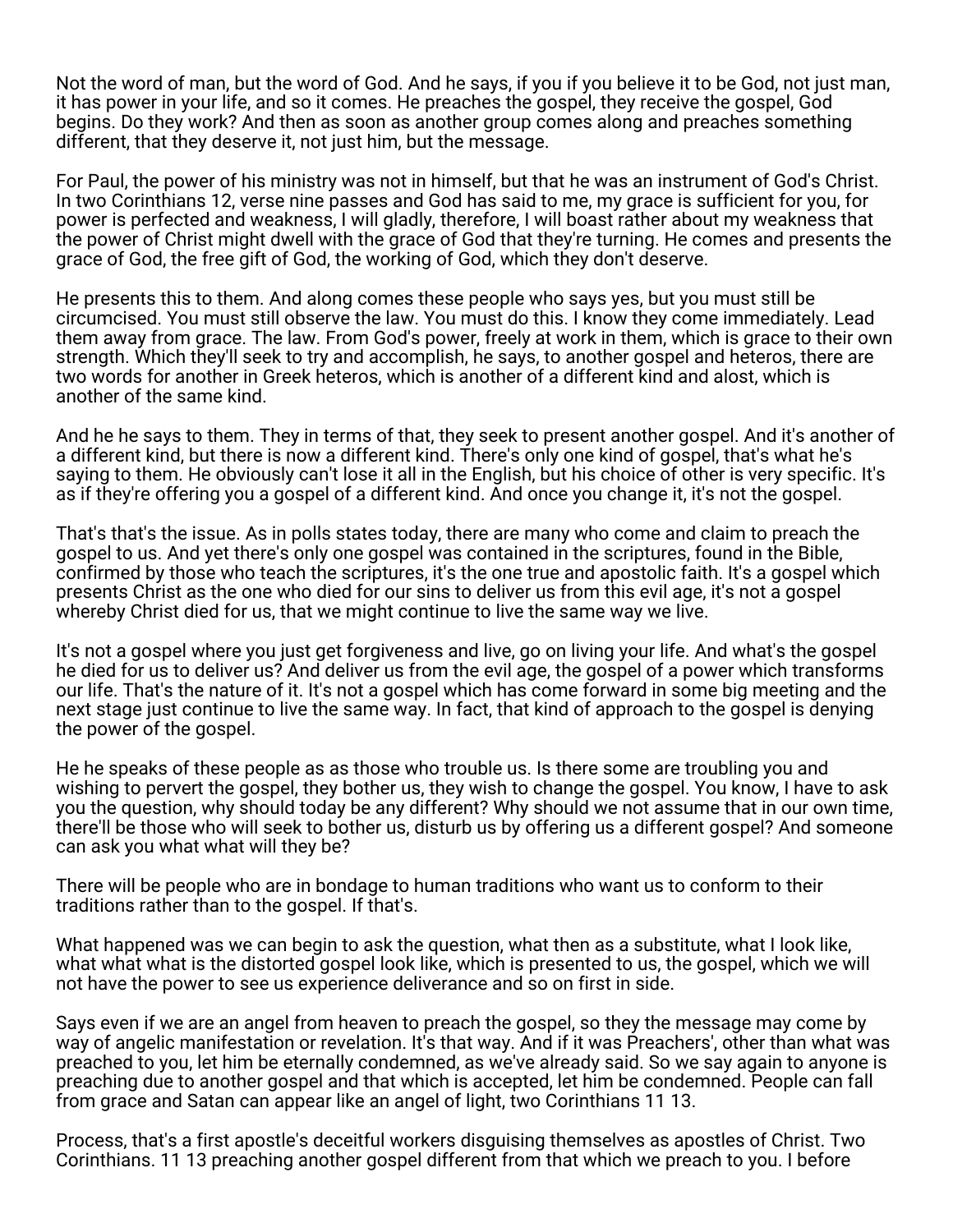before I present to you a kind of a view of some of the most common substitutes would be good for us to sort of reflect on them.

I remember when I was in seminary, this is back in and so I was in 1978 or 79, this book came out claiming to be a series of angelic revelations about aspects of the gospel, which had not been put in the scriptures.

And this pastor kind of had a series of these visions from God. And so I managed to get a publisher really self publish them or get some publisher, and this book was just circulating like like fire throughout the church and everyone is reading. And there was a particular aspects to it. It was one of the aspects to his household salvation. If you get saved, your whole household is saved, which is very appealing. If you're the only Christian family to think you'll run off if you get saved.

And there were a series of these and of course, the book became controversial and it was reviewed and sun wasn't made public, was the fact that the guy who had these visions himself was concerned by some of the stuff which was in them. And so I wrote the visions down and submitted his manuscript of the Visions two to three well-known theologians to to read them and examine them, to make sure that there was nothing in these visions, which is contrary to the teaching of scripture.

Well, I didn't take the readers and one of my professors was one of the people who read it. Take very long to realize that this was clearly not from God, that there was this vision which was clearly stating something different, the scripture, whatever. So anyway, so critique this thing, send it back to the guy.

And and and what was actually printed was the revision, not the vision. And of it it wasn't what he claimed to have seen. It was what is claimed to have seen as revised. But what he thought was right, which you think about, it totally discredits the whole thing, because if it's wrong, it's wrong.

Now, that's what twenty, twenty two years ago and some and my observation is like every few years, it's like someone goes to heaven and comes down as a near-death experience, comes back and has some insight as to what heaven's like or what hills like or whatever it might be. And you can kind of get these things, these type circulate and so on. And we need to be careful. When we listen to this, we go back to the scriptures.

Is this the gospel presented in? Now, with this, I want you to the Clawson's to. And some of you have heard me go through this passage before, and I can tell you I'm embarrassed. I don't care whether some of you hear me preach this 10 times. Because this is Colossians two is polls expansion of the spiritual substitutes, the counterfeit.

We need to know them. We need to be aware of them and we need to know where others have them, because this is a passage in Colossians to where Paul was set out in his experience. The four expressions of another gospel, and so we can think of it.

All right, so if we pick it up questions to pick it up at our side, well, we'll pick whatever six is seven. Just as you receive Christ, Jesus as Lord continue to live in him. We didn't build upon him strengthening the faith as you were taught and overflowing with thankfulness and the words Paul says, now, stay with what you are taught. Can no one site. Savor that no one takes you captive by through hollow and deceptive philosophy, which depends on human tradition and the basic principles of this world rather than uncrossed.

So the first is philosophy. Now, what is philosophy, philosophy is fundamental, is truth. Which is the result of the application of logic to human observation. Oh, I see I apply my human right, rational thinking and logic.

And from that I get I come to an opinion of the way things are, the way God is. The way the world is, the way nature is and so on, it's its philosophy, their philosophy is by no means all error.

It's the reality is, however, it is merely the application of human reason, it's not rooted in revelation.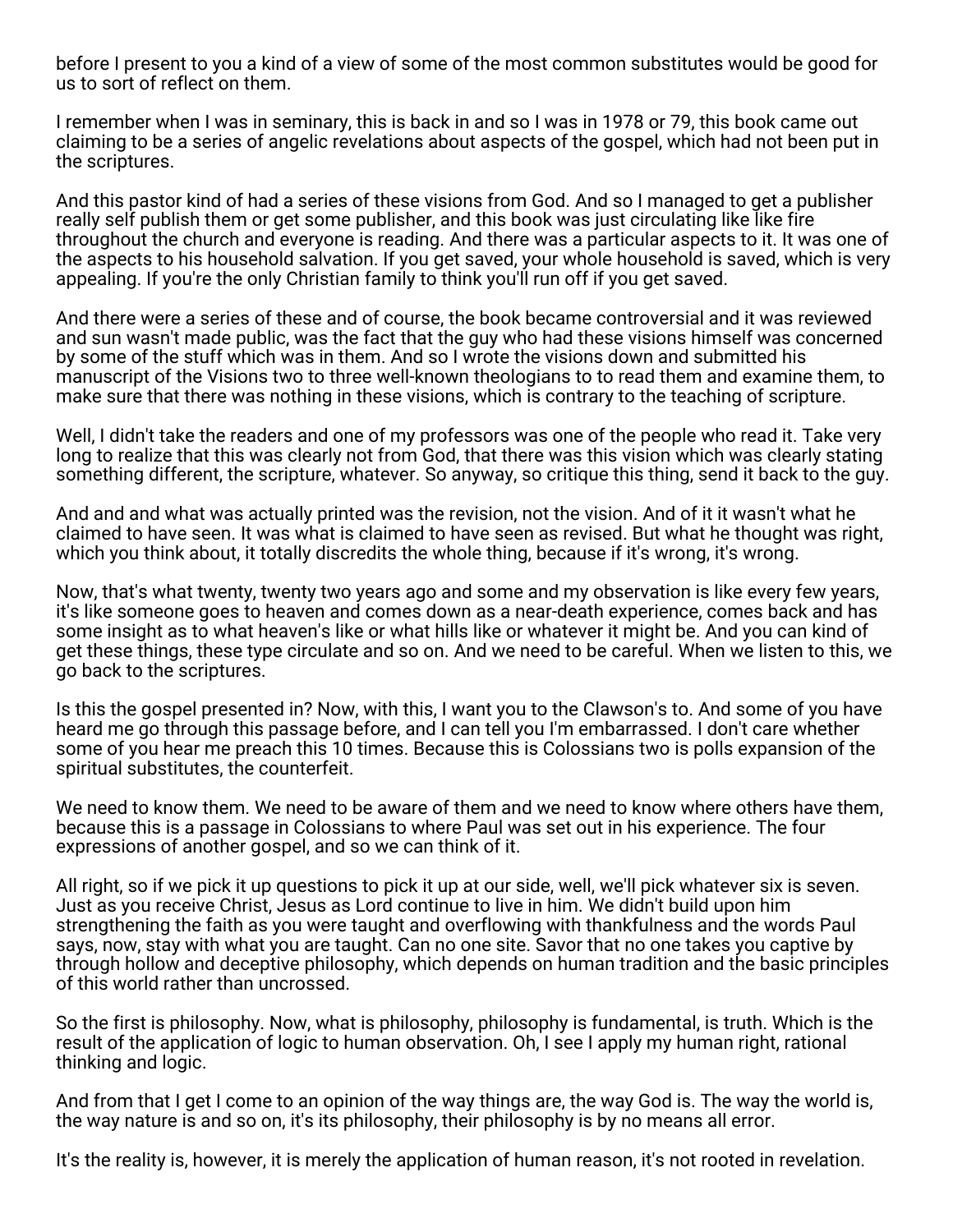There is an element of revelation to it in as much as creation itself is a gift to us from God and Romans, one would say we can see in creation things about God and therefore some of the great philosophers saw and saw in the created order of things a revelation, what God's like. And and the early people like Plato and so on, are actually called theologians and they speak of God.

And I have faith in God, son. But when you start from that basic place of that and then apply logic and reason, you begin to develop systems of understanding which are philosophical rather than revelation from God. And it can take you a long way away from God. And the Greeks were known for it. And Paul recognizes already there is a danger that he's what he's doing, it's as if he's preaching the gospel and people who are familiar with Greek philosophy and the teachings of the philosophers, Aristotle and Plato, and that there are different philosophical schools.

We're just like filtering what he was saying through philosophy and redefining the nature of the Christian faith. And what does it do? Well. It is a very foundational, fundamental philosophical level. It can lead you to saying, well, there's evil in the world, the God and father of our Lord Jesus Christ couldn't have made an evil world. Therefore, the God of the Old Testament, the creator God can't be the father of our Lord Jesus Christ.

You can end up with two Toogood's. Philosophically, and that's what I did, was the earliest of the heresies. Or it can end up with a view of the physical world is evil, the world of ideas, spiritual things, is perfect and ideal. I therefore should see my own body as evil. You know, concepts of asceticism and the way in which you live and or else you live a life of a license, doesn't matter what I do with my body, provided I think the whole thing, it can completely and utterly distort you view of God if you have the world view of yourself.

The great writers of the church and I have yet to find one who wasn't a philosopher before he was a Christian.

Now, that doesn't scare the daylights out of you, it does so to me that if they're grounding. And you're talking I'm talking about just a matter I'm talking about Clement of Alexandria, you know, I'm talking about Jerome, I'm talking about these guys. It's almost there is no great surprise about it because none of them are Jews. And the classic education was in great philosophy, if you went to university, you went to study rhetoric and philosophy and so on, and if they were the educated and they became the teachings of the church, the nature of the education, they would have to take the philosophical.

And that doesn't send us some warning as to why the early church may have ended up with some very bizarre views of things like human sexuality.

And celibacy. And the whole nature of the Christian life, the very thing that Paul is warning about here. They would say, well, we're Aussies, we don't got out of the cafe and have a cappuccino and discuss Aristotle in the same way the Europeans do, I think there is a difference in a sense, but it's a danger. It's to me I see it more as an expression of people who want to argue about the meanings of words and reduce Christianity to a theology of theology.

It would be kind of a dry Christianity, which is kind of discussions about abstract truth rather than Christ would be the way we would probably encounter it today. You know, at its best evangelicalism. Is a passionate love for Christ and living for Christ, a living in Christ and presenting Christ and persuading people that Christ. At its worst, it's a it's a bigoted commitment to an understanding of how you interpret, interpret scripture, whether more concerned, whether you interpret scripture correctly as to whether you really love Christ.

And if it gets into this issue, it takes us away.

That's number one. Number two. And you may well want to discuss some of these. Number two, if we skip down to the 16.

Paul, therefore, do not let anyone judge you by what you eat or drink with regards to religious festivals,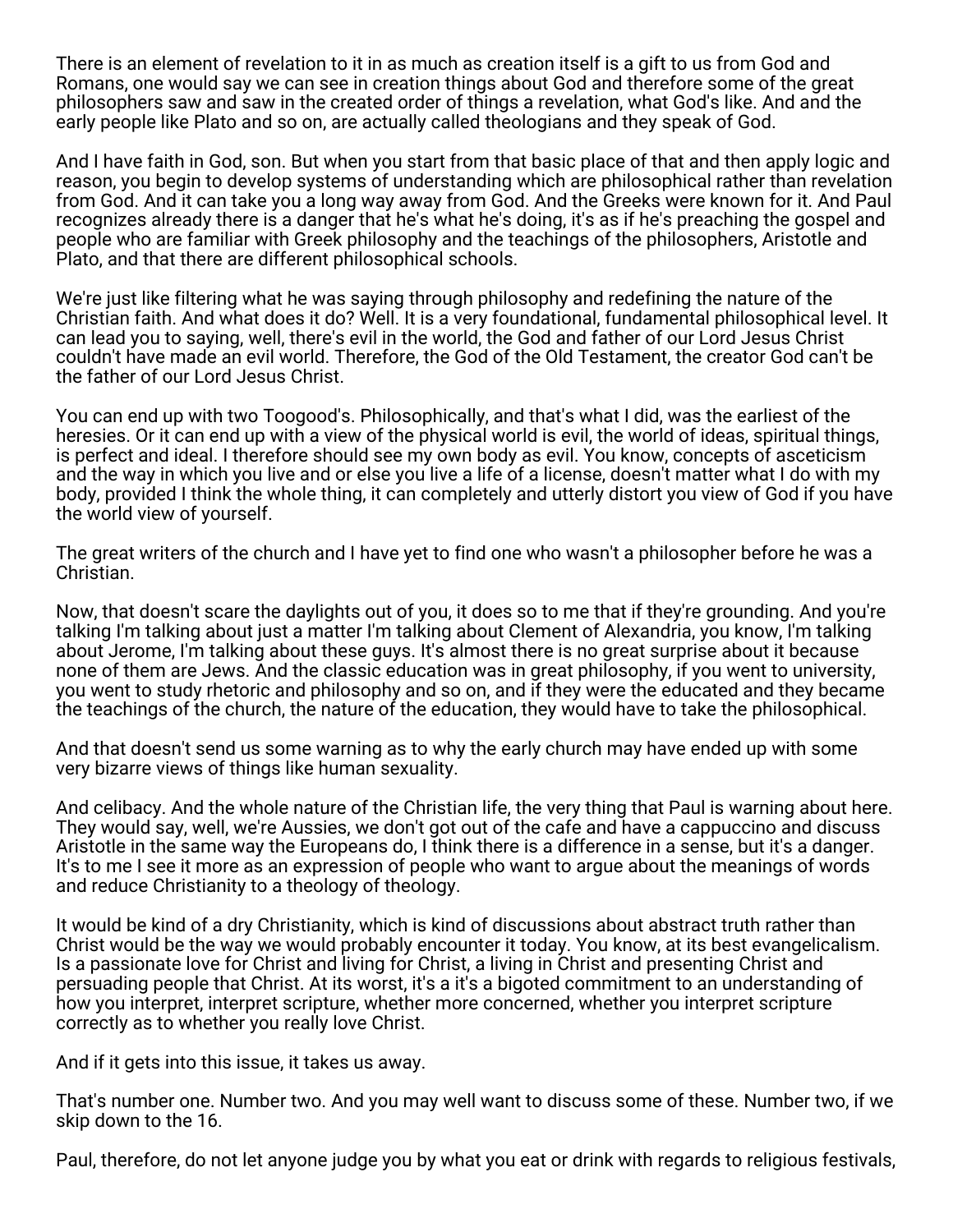new moon celebrations or 75th days. These are a shadow of the things that were to come. And as these things were there to forecast what was to come, which is to cross.

The reality, however, is found in Christ.

This is this is. Legalism and a sense of probably a combination of legalism and ritualism.

Whereby the observers, the observance of religious patterns and behaviors, whether it's in terms of what you do and don't eat what you do and then drink whether you go to church every Friday night or Sunday morning or for the high festivals for Saints days or all of this.

And Pulikesi, it's really important to say that Paul doesn't denigrate them. It doesn't actually say that one shouldn't have observed these festivals. But in the past, these were these were there to lead us to Christ.

They had their place in the history of the Jews. They were important, but only important as they pointed forward to Christ. And again, it's moving to today.

And we would see this in in people who believe you should go to church in a black suit and a white shirt, black tie, people who should who say you shouldn't dance or cheer or go with girls to do the intensive and that that the the important things are what you do and then do or it becomes and I think there are different religious traditions involved in this Catholicism in terms of going to the masses.

The most important thing.

For some, it's doing religious pilgrimages, these kinds of issues. And we can say that the firm has replaced the reality, the form, which is to bring you to Christ, becomes the important thing. You know, I don't have a problem if a person wants to go to a church with with liturgy and organ music and candles or any of that thing, provided these things, bring them to Christ, if through this they find a loving, enriching relationship with Christ, which they then live out during the week, that's if that's what turns them on, if that's what will help them, if it's a means to Christ, to wonderful thing.

We shouldn't attack it just because instead of bells and smells, we like bells and yells. You know, we shouldn't we shouldn't confuse that for some person icons and these sorts of things, you know, objects to aid in the worship of Christ, Christ and the richness of the eastern traditions of the church. We ought not to mock them in any kind of way. What we probably need to do is examine within our own traditions, are there similar things?

Well, we think where we're really religious, if we go to the mid midweek Bible study and prayer meeting and we go to every single meeting the church ever has on, and we feel like we're going to these meetings and this becomes a ritual pattern week after week after week. And we have to say, is it is Christ the focus of my life or are these meetings focused on my life? That's that's the second one. Philosophy is the first legal's and the second straight on verse 18 to that anyone who delights in false humility in the worship of angels disqualify you for the prize.

Such a person goes into great detail about what he's seen and his own spiritual mind pops them up with idle notions. He's lost his connection from the head, from whom the whole body supported and held together by its ligaments and seniors grows as God causes us to grow.

Say, in the previous case, the the he describes the legalism and formalism originalism as a shadow. And the shadow rapporteurs cast backwards, you have the signs in front of you, the shadows behind you. And this sort of sense, and he's saying these things were a shadow from Christ in Christ was there, and the reality is, let's not talk to the shadow. Let's not have a relationship with a shadow. Let's have a relationship with the real thing.

In this case, there's all these trappings of a kind of a spirituality, but it's set that they separate you from the head. Who's Christ from her real godly growth comes. And I you can call it super spiritualism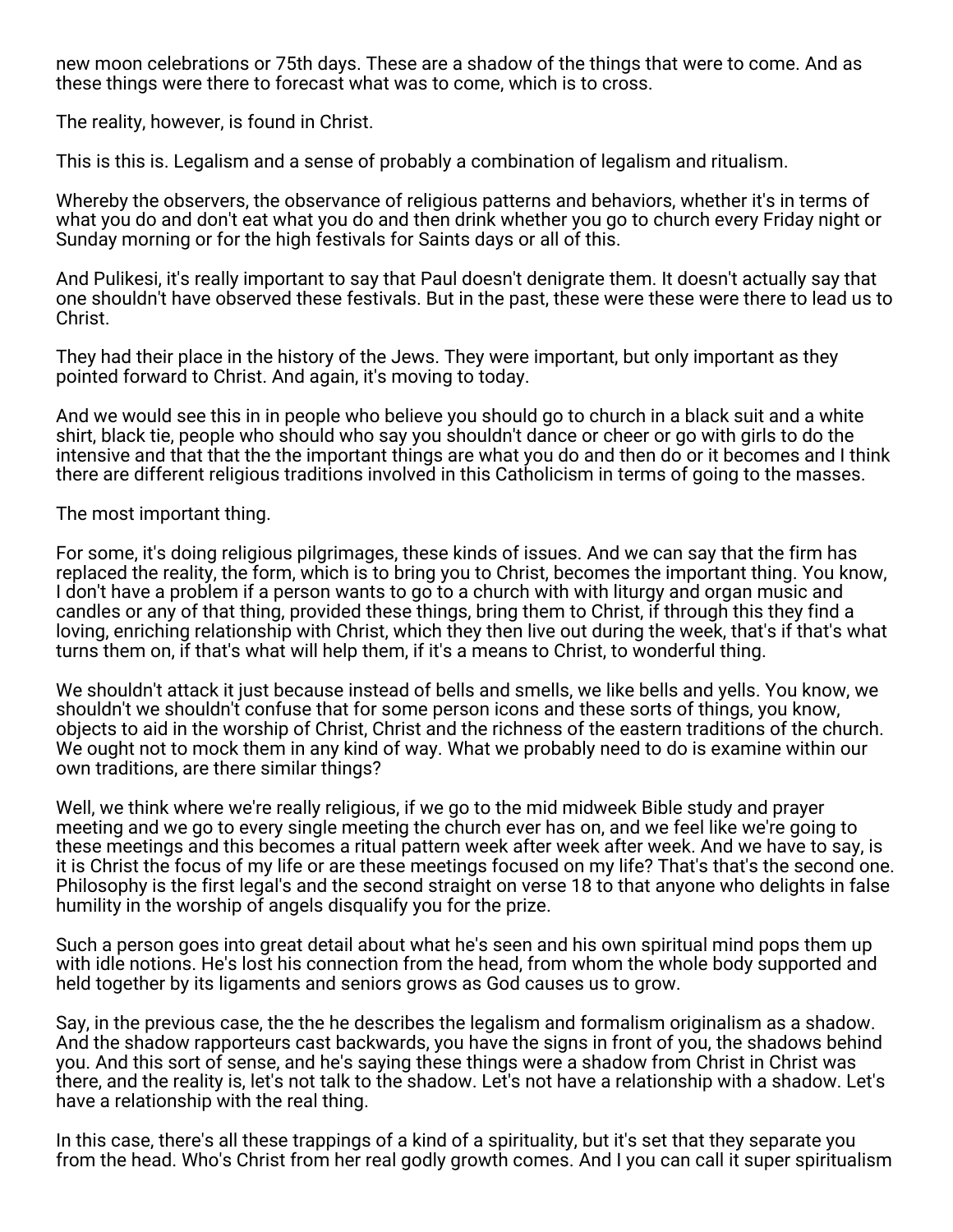if you like, super spirituality. Ecstasy, mysticism in these kinds of issues. And again, I have to say, we encountered, I encountered I encounter people who who are who want to talk to me about the latest dream, a vision.

They've had an angel manifestations and they come along. You read this book. We listen to this type of wonderful stuff. This man's been to heaven and back and all this kind of stuff. I listen to it and I'm looking for Christ because I know it's out of their relationship with Christ. A growth will come on. That's like they're looking for the spectacular looking for the and for the supernatural, looking for the place which is takes them outside of themselves as if this is the key to spirituality.

And Paul says it separates you from the head. And what of my saying? Because all of this philosophy, you know, you can look at the revelation of creation and saying it, God, wonderful traditions. Religious observance of this can be a means for which we. We cannot cross. If you have an angelic visitation. And every now and again, even as it's always someone else who hasn't been you never there at the time, but if you have one, you know.

You know, if it's really a danger from God, it'll be like Mary, it says, do whatever he tells. And in the wedding, Mary says, whatever he says for you to do, do it. She points to Christ in a drawing attention to herself. And you can sort of test the angels because the angels draw attention to themselves, I draw attention, they draw attention away from Christ and get caught in it. I remember the first time I went to Singapore and people want to thrust this literature, these books on me written by my Asian Bible teacher, I had all these revelations and I had a wonderful very, very chin and very deep and, you know, and this kind of stuff.

And I read this stuff and I thought, man, I thought, this guy. I would say it's spectacular stuff. But it separates you from Christ, and I said not only with this teaching separating from Christ and take them into the thrill of experience. And I said, but this guy himself is separated from Christ. Now, I didn't know him. Never met him in the Senate administrator's friend. I thought this is dangerous stuff. It just takes time and years later, I found out that I had to get out of the country because of morality issues and financial issues, and he came, you know, went overseas and the same thing was replicated there in the sun.

But it's the sun. It's the danger. And lastly, number four. Of 20. Is it since you died with Christ, the basic principles of this world, that's to a philosophical understanding. Why do you still feel as if as if they still belong to. Do you submit to its rules? Do not handle, do not taste, do not touch, which is kind of the legalism. These are all destined to perish with use because they are based on human commands and teaching.

And this is this is such regulations indeed have an appearance of wisdom. Self-imposed worship, the false humility, the harsh treatment of the body, but they lack any value in restraining sensual indulgence. This is probably best to summarize the self-denial. If you read any church history. So you read the story of Martin Luther. A monk and the traditions of the Catholic Church where. And as part of their spiritual disciplines, they'd have these whips leather with lead and they'd go in and and was so trying to deal.

You know, with this sin, with the demons that they flogged themselves, literally ripped their backs open with these whips to inflict pain, believing that this was the key to driving it.

You know, to punish yourself, you punish your body and so on. And Paul knows and Paul will ultimately get back to Galatians, he'll he'll say, you know, I you know, I was the most zealous of all of the modern contemporary. He must have been down this path of self-denial and all of this and realized in the end, it doesn't deal it doesn't deal with the insane Steeles with the physical body. And we see it today. We do know.

We may say it's still present in the parts of Catholicism and some of your thoughts, but outside of Catholicism we can see it in other traditions, you can find it in certain kinds of fundamentalism. We had Protestant or Pentecostal and so on, you can and you get this strange irony of how fast the long